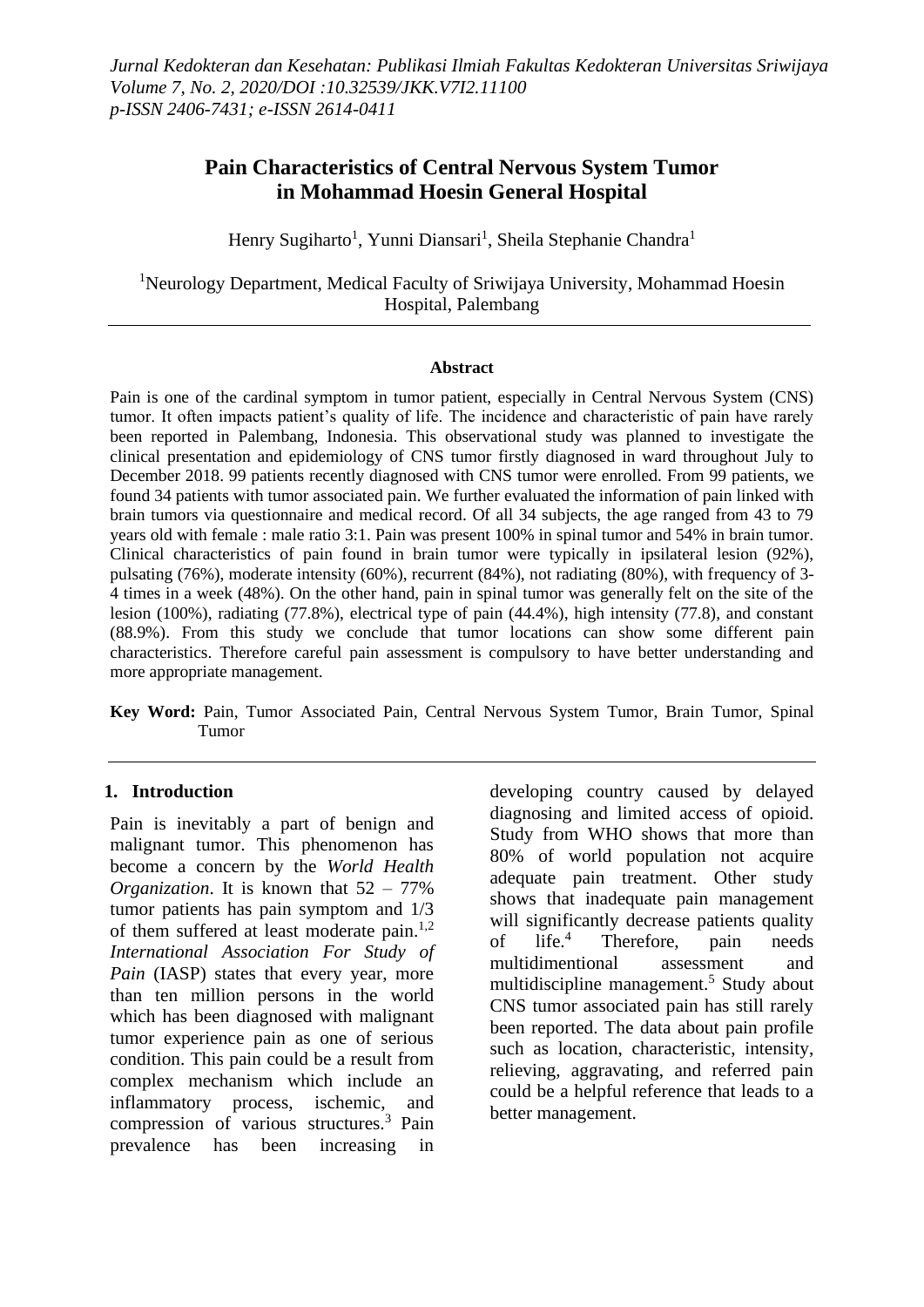## **2. Methods**

This is a descriptive study which collects the data from medical record and through questionnaire from hospitalized patient with CNS tumor associated pain in Mohammad Hoesin General Hospital Palembang from July to December 2018 using total sampling technique. All patients with CNS tumor associated pain in hospital ward from July until December 2018 were included and then excluded the ones with unconsciousness, aphasia, and previously receiving chemotherapy, radiation, and/or operation. All the data

was recorded and processed with *SPSS 22 for Windows*.

### **3. Result**

From July to December 2018 there were 99 subjects (Table 1). Of all 99 subjects, 90 patients have brain tumor and 9 patients have spinal tumor. From the brain tumor cases, 46 subjects were excluded due to aphasia and unconsciousness. In the end, we have 44 subjects with brain tumor, but only 25 suffered from pain, while on spinal tumor cases, all patients experienced the pain.

Table 1

Clinical distribution of patients with central nervous system tumor associated pain.

|              | Brain tumor |      | Spinal tumor |       |
|--------------|-------------|------|--------------|-------|
|              | $\pm SD$    | n%   | ±SE          | $n\%$ |
| Pain         | 25          | 56.8 |              | 100   |
| Without pain | 19          | 43   |              |       |
| Total        | 44          | 100  |              | 100   |

From our study we found the range age was 20-69 years with the percentage of woman and man were 76.5% and 23.5%. In brain and spinal tumor, the prevalence Table 2

in woman was higher than man (76% and 24%) and (77.8% and 22.2%). These results are listed in Table 2.

| Socio-demographic distribution of patients with central nervous system tumor associated pain. |  |  |
|-----------------------------------------------------------------------------------------------|--|--|
|                                                                                               |  |  |

|            |                 | Central nervous system tumor |                  |
|------------|-----------------|------------------------------|------------------|
|            |                 | $\pm SD$                     | $n\%$            |
| Age        |                 |                              |                  |
|            | $<$ 45 years    | 25                           | 56.8             |
|            | 45-64 years     | 19                           | 55.8             |
|            | 65-79 years     |                              | 0.1              |
|            | $\geq 80$ years | $\theta$                     | $\boldsymbol{0}$ |
| Sex        |                 |                              |                  |
|            | Male            | 8                            | 23.5             |
|            | Female          | 26                           | 76.5             |
| Education  |                 |                              |                  |
|            | Primary school  | 12                           | 35.3             |
|            | >Middle school  | 22                           | 64.7             |
| Occupation |                 |                              |                  |
|            | Working         | 8                            | 33.5             |
|            | Not working     | 26                           | 76.5             |

Based on table 3, subjects with CNS tumor were 73.5% brain tumor and 26.5% spinal tumor. We encountered 76% subjects with primary brain tumor and 24% subjects were secondary tumor. While on spinal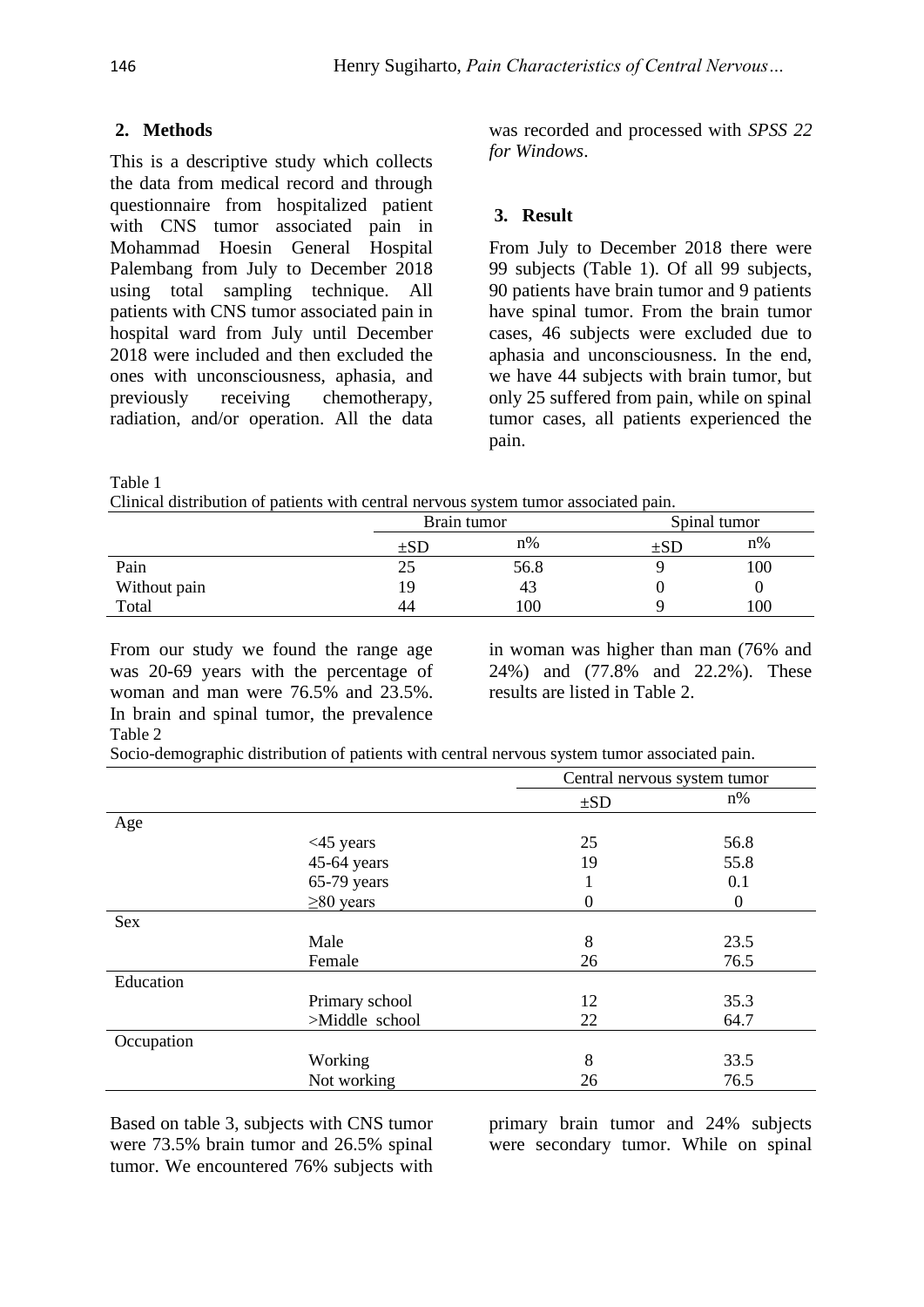tumor, there were 33.3% cases of primary tumor and the rest 66.7% were secondary tumor. From this study, location of tumor was known to be linked to pain location and only 2 subjects had different pain location from the tumor. Patients with brain tumor mostly had recurrent pain (84%), intermittent (48%),

moderate intensity (50%), and have equal percentage for relieving factor. While in spinal tumor mostly have a constant pain (88.9%), severe pain intensity (77.8%), doesn't have relieving pain (66.7%), and radiating pain (77.8%).

Table 3

Characteristic of pain associated to central nervous system tumor.

|                    |                           |                  | Brain tumor      |                  | Spinal tumor     |
|--------------------|---------------------------|------------------|------------------|------------------|------------------|
|                    |                           | $\pm SD$         | $n\%$            | $\pm SD$         | $n\%$            |
| Tumor type         |                           |                  |                  |                  |                  |
|                    | Primary                   | 19               | 76               | 3                | 33.3             |
|                    | Secondary                 | 6                | 24               | 6                | 66.7             |
| Location of pain   |                           |                  |                  |                  |                  |
|                    | On site of the lesion     | 23               | 92               | 100              | 100              |
|                    | Away from the lesion site | $\overline{2}$   | $8\,$            | $\overline{0}$   | $\overline{0}$   |
| Pattern            |                           |                  |                  |                  |                  |
|                    | Recurrent                 | 21               | 84               | $\mathbf{1}$     | 11.1             |
|                    | Intermittent              | $\overline{4}$   | 16               | 8                | 88.9             |
| Frequency          |                           |                  |                  |                  |                  |
|                    | Occasionally              | 6                | 24               | $\overline{0}$   | $\boldsymbol{0}$ |
|                    | $(1-2 \text{ days/week})$ |                  |                  |                  |                  |
|                    | Intermittent              | 12               | 48               | $\mathbf{1}$     | 11.1             |
|                    | (3-4 days/week)           |                  |                  |                  |                  |
|                    | Frequent                  | $\mathbf{1}$     | $\overline{4}$   | $\overline{0}$   | $\boldsymbol{0}$ |
|                    | (5 days/week)             |                  |                  |                  |                  |
|                    | Constant                  | 6                | 24               | 8                | 88.9             |
|                    | $(6-7 \text{ days/week})$ |                  |                  |                  |                  |
| Characteristic     |                           |                  |                  |                  |                  |
|                    | Pulsating                 | 19               | 76               | $\boldsymbol{0}$ | $\boldsymbol{0}$ |
|                    | Stabbing                  | $\mathbf{1}$     | $\overline{4}$   | $\overline{2}$   | 22.2             |
|                    | Dull                      | $\overline{2}$   | $8\,$            | $\mathbf{1}$     | 11.1             |
|                    | <b>Burning</b>            | $\boldsymbol{0}$ | $\boldsymbol{0}$ | $\boldsymbol{0}$ | $\overline{0}$   |
|                    | Tightening                | $\overline{2}$   | $\, 8$           | $\overline{2}$   | 22.2             |
|                    | Electrical                | $\mathbf{1}$     | $\overline{4}$   | $\overline{4}$   | 44.4             |
| Intensity          |                           |                  |                  |                  |                  |
|                    | Severe (7-10)             | $\overline{4}$   | 24               | $\tau$           | 77.8             |
|                    | Moderate (4-6)            | 15               | 60               | $\overline{2}$   | 22.2             |
|                    | Mild $(1-3)$              | 6                | 24               | $\overline{0}$   | $\boldsymbol{0}$ |
| Aggravating factor |                           |                  |                  |                  |                  |
|                    | Yes                       | 11               | 44               | 6                | 66.7             |
|                    | N <sub>o</sub>            | 14               | 56               | 3                | 33.3             |
| Relieving factor   |                           |                  |                  |                  |                  |
|                    | Yes                       | 14               | 56               | 3                | 33.3             |
|                    | N <sub>o</sub>            | 11               | 34               | 6                | 66.7             |
| Radiating          |                           |                  |                  |                  |                  |
|                    | Yes                       | 5                | 20               | $\boldsymbol{7}$ | 77.8             |
|                    | No                        | 20               | 80               | $\overline{2}$   | 22.2             |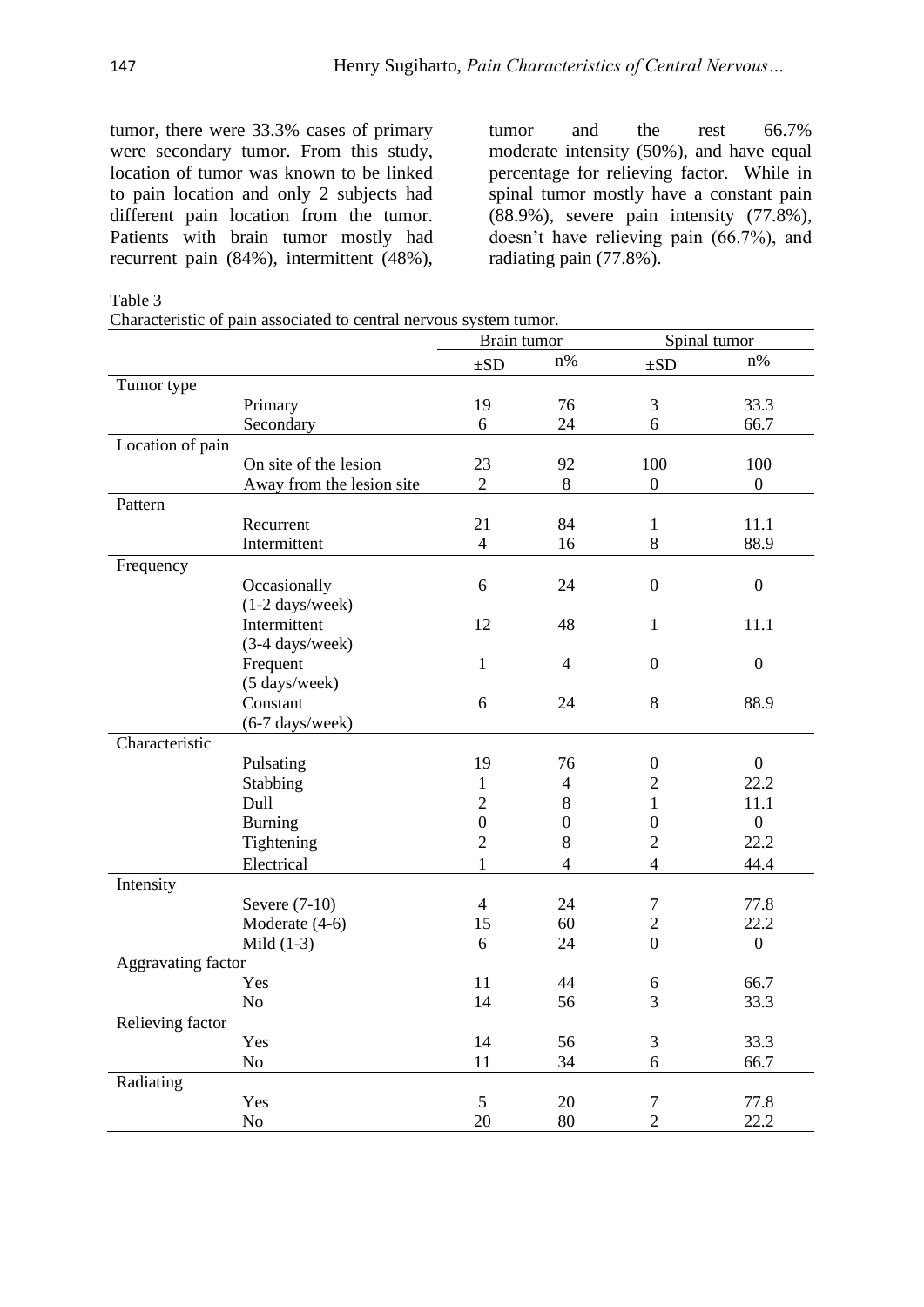## **4. Discussion**

Headache in patient with brain tumor is not always present. But, it has to be at least one or more neurological symptom to show a structural lesion on the brain. Purdy et al reported that approximately 75% patients have pain related to brain tumor and 25% patients with no pain.<sup>6</sup> Benign tumor has a slow growth of tumor and mostly comes without pain.. From our study, we found that all of spinal tumor patients have pain related to tumor. Compression of spinal cord followed by destruction in periosteum are considered to be the main pathophysiology of pain on this case. Vischa et al and Lisa et al mentioned that pain is the most common symptom in spinal tumor with the prevalence almost 90%.<sup>7</sup>

CNS tumor incidence increases with age because of the cumulative effect from carcinogenic exposure. Suggested main mechanism of this is because systemic inflammation increases with age.<sup>8,9</sup> This increased sensitivity can generate chronic inflammation that leads to sensitisation of central and peripheral nociceptor. Anatomical changes in elderly are responsible for somatic sensation, expression receptor disturbances, and neurotransmitter. Another variable that can increase pain sensation is gender aspect. Various psychosocial mechanisms also play an important role that set different pain threshold in woman and man. Man tends to use a distraction to manage the pain, while woman tends to use the emotional aspects. The estrogen related mechanism also influences the severity of pain.<sup>11</sup>

The pathogenesis of pain related to brain tumor include the traction process in vascular, cranial, compression of cervical nerve, peripheral sensitisation process with neurogenic inflammation, and central sensitisation through trigeminovascular afferent in meninges and cranial blood vessel.<sup>14</sup> The pain is mostly described with pulsating pain. The underlying mechanism is the involvement of trigeminovascular system. This system consists of neuron that innervate the cerebral blood vessel. If there is any compression to the nerve, it will activate this system in meninges along with vasoactive neuropeptide release such as neurokinin A, substance P, and *Calcitonin Gene Related Peptide* by the afferent of trigeminal nerve. All this inflammation process in blood vessel then induces pulsating pain.<sup>6</sup>

Almost all of brain tumor give the same location with the pain. Traction of tumor that compresses the pain sensitive structures is the leading cause. Malignant tumor usually presents a nonspecific and unlocalized pain because of high intracranial pressure and edema.<sup>15</sup> In this study, only 2 patients show different location between pain and the site of tumor. The first patient is the metastasis tumor and the other one has hydrocephalus. On the other hand, spinal tumor has a localized pain that radiates based on the segment of dermatome. It is known to be radicular pain.<sup>16</sup> This pain is caused by irritation of sensory or dorsal root ganglion on spinal nerve so it can generate pain along the dermatome. This pain can radiate to the leg or develop a tightening pain. There are various mechanisms that can cause pain in spinal tumor, such as pressure to periosteum, expansion inside the vertebra body, fracture, and invasion to paravertebral structure which can compress spinal nerve roots. Pain on this tumor mostly gives a constant and severe pain. This mechanism also leads to an intermittent and constant pain to the patient.

# **5. Conclusion**

There are two locations of CNS tumor. From this study, different tumor location shows different characteristic of pain. This finding might become a guidance for clinicians to understand the characteristic of pain related to tumor based on the